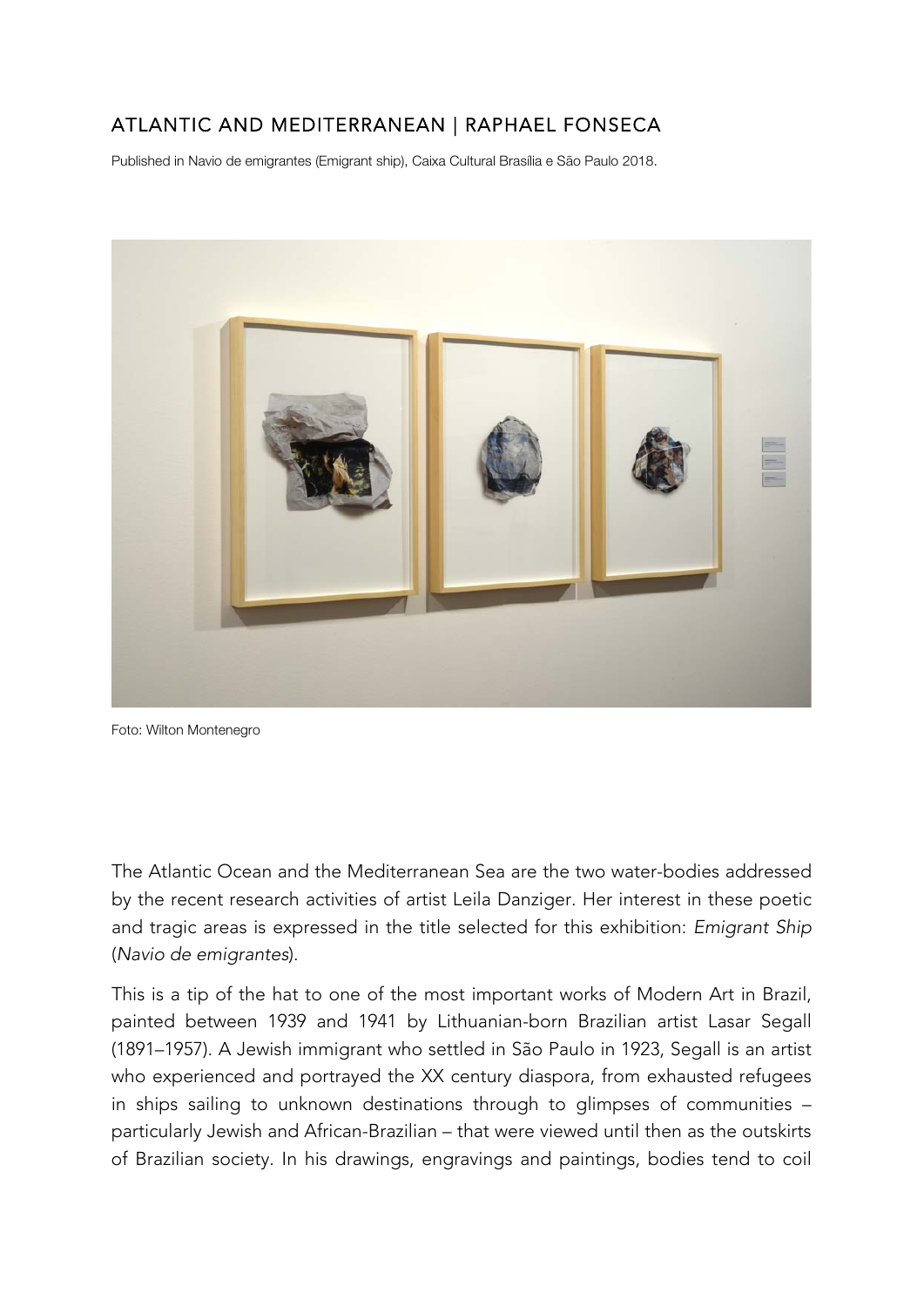inwards, melancholy and inert, seemingly burdened by the weight of displacement, time, nostalgia and prejudice.

 One of the mainsprings of this exhibition openly jousts with the works of Lasar Segall. This is handled not only through the inclusion of nine of his engravings that are part of a larger series linked to his *Emigrant Ship* painting, but also due to the massive amounts of research conducted in the National Archives by the artist, seeking documentation on transatlantic liners sailing between Europe and Brazil. The daughter of a German Jewish family forced to flee by surging Nazism, the autobiographical narrative of the artist is entwined with the biography of Segall.

 Some of the photographic works displayed there are based on the passenger lists of these ships. The artist explores the fragmentation of proper names in the paper, as well as the apparent silence offered by gaps in several documents. Other works feature photographs taken from the digital collection at Yad Vashem, the Holocaust victims memorial in Jerusalem, Israel that holds one of the world's largest photoarchives of the Shoah. With these images, the artist proposes deletions and juxtapositions with rubberstamp. The word 'celestial' (*celestes*) is seen in one of the photographs, taken from a verse by another Holocaust survivor, poet Paul Celan: "*the sky-wrecks drive*".

With the verbal time of the phrase, the research conducted by Leila Danziger addresses the present of these images, meaning that historical documents and facts are recoded as wrecks that continue to act in the contemporary world. Although the Holocaust has ended, anti-Semitism has not: a quick look at the statistics is enough, although still latent at a historical moment when heat is driving so many actions

Flows of migrants, often triggered by the need to flee, become the master of vessels in this historical arc of almost a century, the replaced by aircraft wings. However, as recently headlined and exploited cruelly by the mass communications media, the Mediterranean is experiencing a new diaspora from parts of Africa and Asia, seeking to enter Western Europe.

 These recent episodes underscore the second mainspring of the exhibition, which is based on this printed matter and audiovisual items shared over the Internet. It is interesting to note the different materialities with which the artist works – from government archives to digital files, exploring the possibility of opening up to the public the many layers contained by the images. The services of photographs and newspapers are raped and scratched, recalling the physicality of the images, while the pixels in the video frames offer latent hints of digital files.